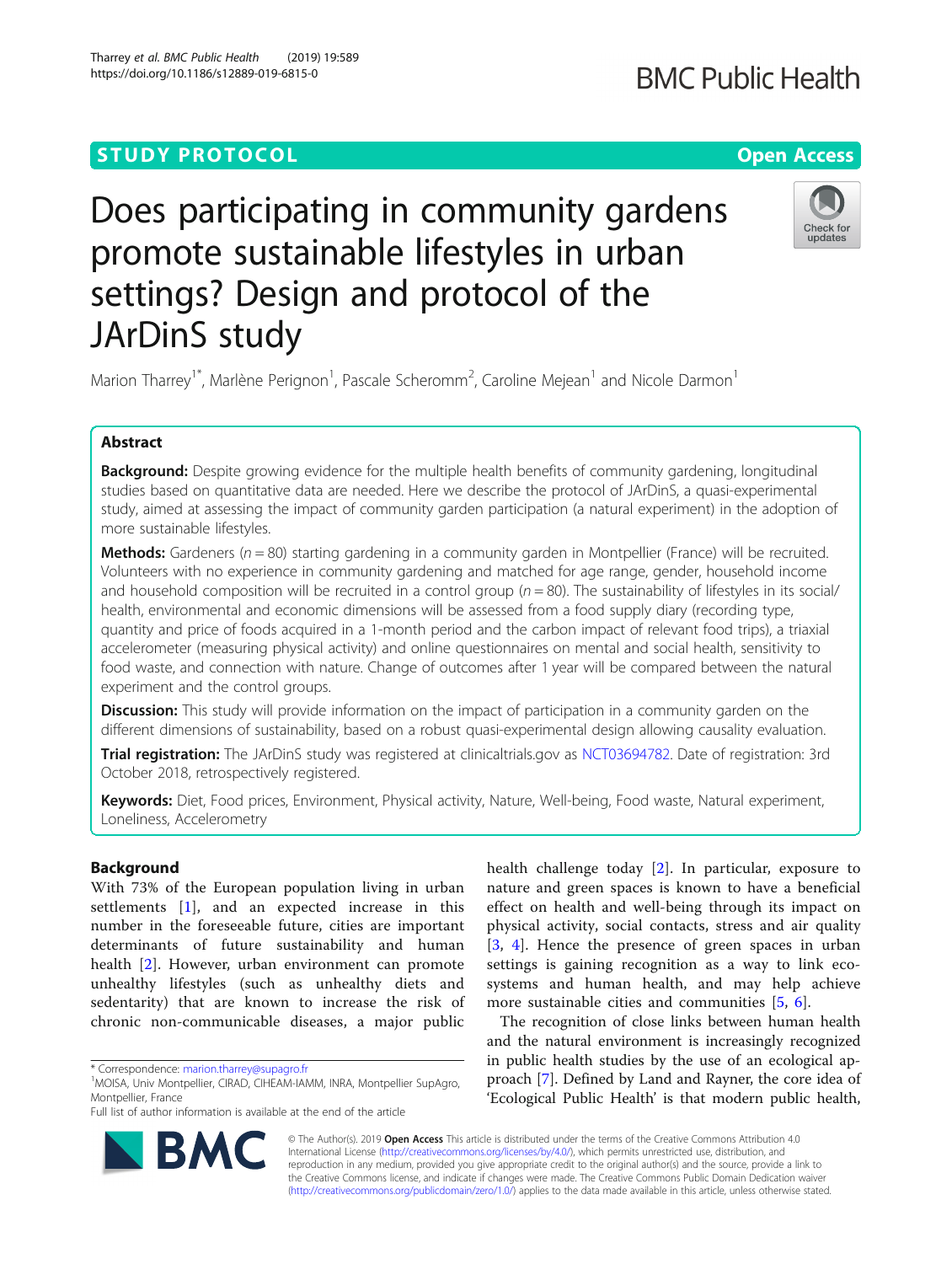which has so far focused on individuals' behaviors without considering the ecosystem in which they live, is not sufficient to address today's health and environmental challenges. The twenty-first century's public health policies require full consideration of the complex interdependence between people, their health, and their physical and social environments. Recently, Schram-Bijkerk et al. [[8\]](#page-8-0) placed urban gardening in the context of urban green space management and valuation and developed a framework illustrating how urban gardening could yield health benefits by interconnecting ecosystem health and human health.

A community garden is a plot of land gardened collectively by a group of people living in an urban area. In addition to the benefit of green space, community gardens offer a place to grow fresh fruit and vegetables, which may help more sustainable food systems to develop. As defined by the High Level Panel of Experts on Food Security and Nutrition, sustainable food systems are those that facilitate healthy, sustainable food practices [\[9](#page-8-0)]. Studies of community gardens have shown that gardeners report eating more fruits and vegetables (F&V) than non-gardeners, associated with healthier diets [\[10](#page-8-0)–[13](#page-8-0)]. Further, by engaging gardeners in a collective reflection about biodiversity, community gardens can generate a sense of shared personal commitment to sustainability (also called "ecological citizenship") [\[14](#page-8-0)], which could be a driving force for sustainable consumption [\[15,](#page-8-0) [16\]](#page-8-0).

However, little is known about the contribution of garden productions to the diet of gardeners. In a previous study that we conducted in poor neighbourhoods of Marseille (France), we found that the household food supply of gardeners contained more F&V than that of their non-gardening neighbours (369 vs. 211 g/d per person,  $p = 0.03$ ) [\[17](#page-8-0)]. Unexpectedly, this difference was mostly due to larger purchases of F&V, and not to the garden production. Small sample size, biased control group and cross-sectional design did not allow causal inferences, but these results suggest that community gardens could play a significant role in encouraging healthier dietary practices.

In addition to dietary practices, positive relations between urban gardening and other aspects of human health, such as physical activity, stress reduction and social cohesion, have been observed and summarized in several literature reviews [\[18](#page-8-0)–[24\]](#page-8-0). However, most of these studies are restricted to the US. Benefits of community gardens might be different in European cities with diverse social, political and urban contexts. In addition, studies using a longitudinal design with a sufficient sample size are needed to validate emerging hypotheses from qualitative interviews and from cross sectional studies, which still dominate the scientific literature in this field of research [\[18](#page-8-0)]. At a time when many European cities are turning their attention to the integration of community gardens on their territory, a more thorough assessment of the impact of community garden participation on gardeners' lifestyles using experimental design studies is needed. In particular, as pointed out by Alaimo et al. [\[23](#page-8-0)], the next generation of research on gardening needs to test causality, namely whether healthier behaviors are due to the effect of gardening as an intervention rather than being a manifestation of prior lifestyles. Natural experiments, in which exposure to the event of interest cannot be practically manipulated by the researcher (such as the community garden participation), provide an opportunity to explore causality in a natural setting [\[25](#page-8-0)].

The JArDinS study is a quasi-experimental research project designed to assess the effect of community garden participation, considered as a natural experiment, on sustainability of gardeners' lifestyles. Despite the lack of consensus on its definition, the term "lifestyles" is widely used in health promotion, social epidemiology and other branches of public health to mean a cluster of habits that include an individual's behaviors, inclinations, preferences and values that affect health status [[26](#page-8-0)]. In the present study, the health dimension of gardeners' lifestyles in relation to their participation in a community garden will be measured in its physical, mental and social components following the World Health Organization's definition of health [[27](#page-8-0)] by looking at food supply, physical activity, mental well-being and social isolation. An economic and environmental analysis of household food supplies, together with the environmental impact of household food trips, sensitivity to food waste and connection to nature will also be explored jointly with the health dimension to find out to what extent community garden participation can promote more sustainable lifestyles in its social/health, environmental and economic dimensions, the three fundamental pillars of sustainability [[28](#page-8-0)] (Fig. [1\)](#page-2-0). Individual and contextual factors will be also investigated to help understand how they can modulate the impact of community garden participation on outcomes. The present paper describes the protocol of the JArDinS study.

# Methods/design

# Study setting, population and design

The JArDinS study is part of the ongoing SURFOOD-Foodscapes project evaluating the effects of urban foodscape on food styles in the Montpellier Metropole (France). The project is divided into 6 different work packages, the main one consisting of a quantitative survey on food purchase behaviors (Mont'panier survey). The JArDinS study is the work package addressing the impact of urban gardening on sustainable lifestyles.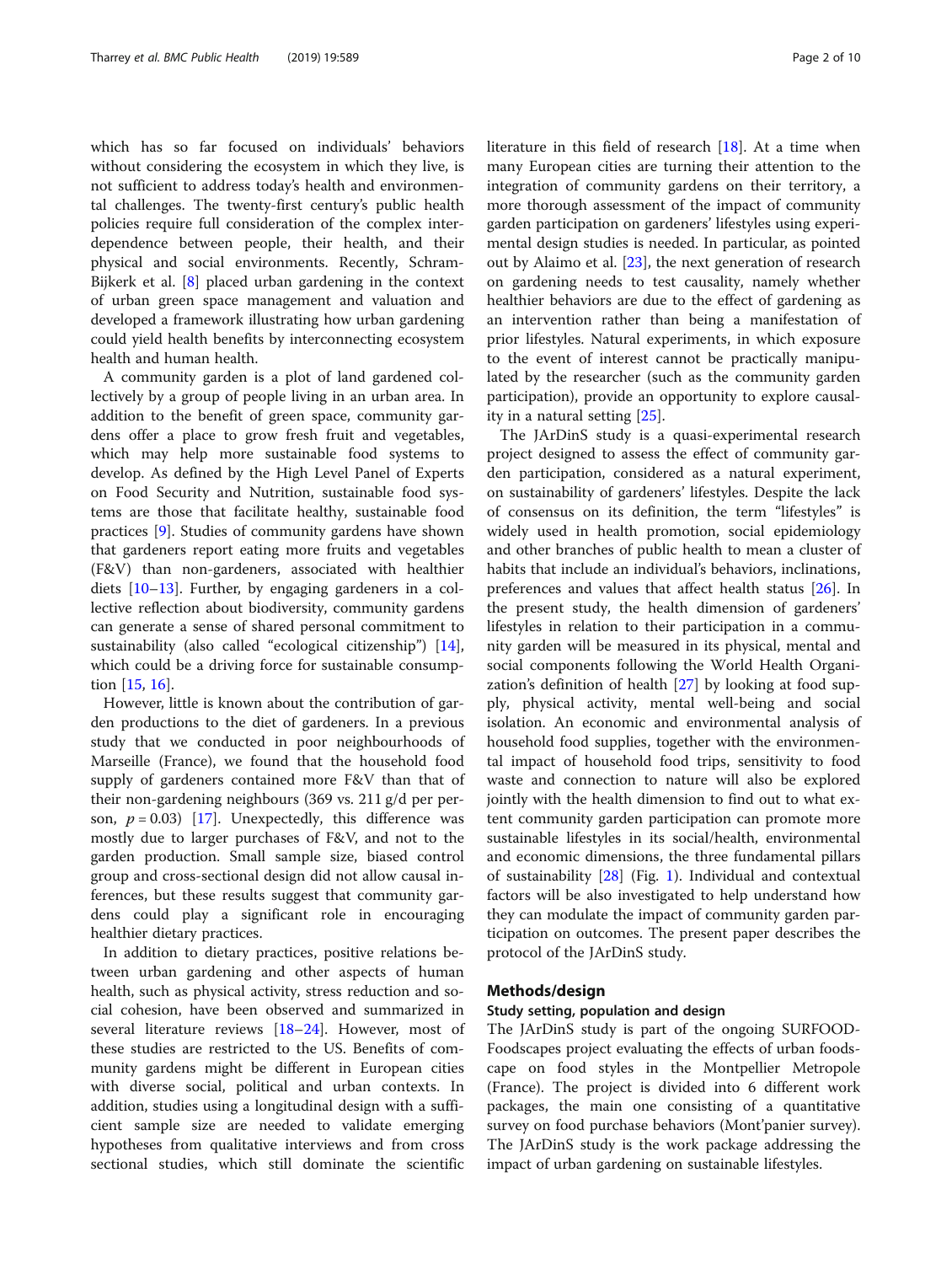<span id="page-2-0"></span>

JArDinS is a pretest-posttest quasi-experimental research project (Fig. [2\)](#page-3-0). The design comprises a natural experiment group of new gardeners starting gardening in a community garden in Montpellier and a control group of participants from a survey on food behaviors undertaken as part of the SURFOOD-Foodscapes project. Participants will be surveyed at enrolment and 12 months later. Quasi-experimental design was chosen rather than a randomized, controlled experiment since random sampling is impossible in French community gardens, where new membership and plot renewal in community gardens are decided by local authorities or private managers.

Baseline sample size was estimated based on a priori power analysis considering household supply of F&V as the primary outcome. The hypothesis was derived from our knowledge of the food supply content of community gardeners vs. non-gardeners, based on data collected in a cross-sectional study previously conducted in the south of France [\[17](#page-8-0)]. Assuming a potential attrition rate of 30% and a correlation of 0.6 across repeated measures, a total of 160 participants is required to detect a 30% increase in F&V supply in the new gardeners group (namely one portion of F&V) for 80% power at the 5% alpha level.

The recruitment of new gardeners (natural experiment group) is taking place in 2018 throughout the gardening season (from March to November). A close working relationship between the research team and the local organizations in charge of organizing and managing community gardens in Montpellier is

facilitating the recruitment process. When new members join a garden, the leader informs the research team, who come to the garden and introduce the study to all the potential participants. A home visit is then be scheduled for those interested in the study, during which further explanation of requirements, data collection procedures, security and confidentiality of the information gathered is given.

The inclusion criteria for new gardeners are: starting gardening in a community garden, willingness to be involved in the study for 1 year, age above 18 years, ability to read French, and residence in the city of Montpellier. The exclusion criteria are: past experience of at least one household member in community gardening, and never shopping for home groceries.

Data collected from new gardeners will be compared with those from a group of residents who have never participated in a community garden. This control group will be selected using frequency matching from a subsample of persons who participate in a survey on food behaviors undertaken as part of the SURFOOD-Foodscapes project ("Mont'Panier" survey), and who have no experience in community or home gardening. This survey is being conducted in 500 households of Montpellier from May to December 2018 using quota sampling based on age and household composition. Frequency matching involves the selection of an entire stratum of reference subjects (control group) with matching-factor values equal to that of a stratum of index subjects (natural experiment group) [\[29](#page-8-0)]. The control group will be matched for age range, gender, household income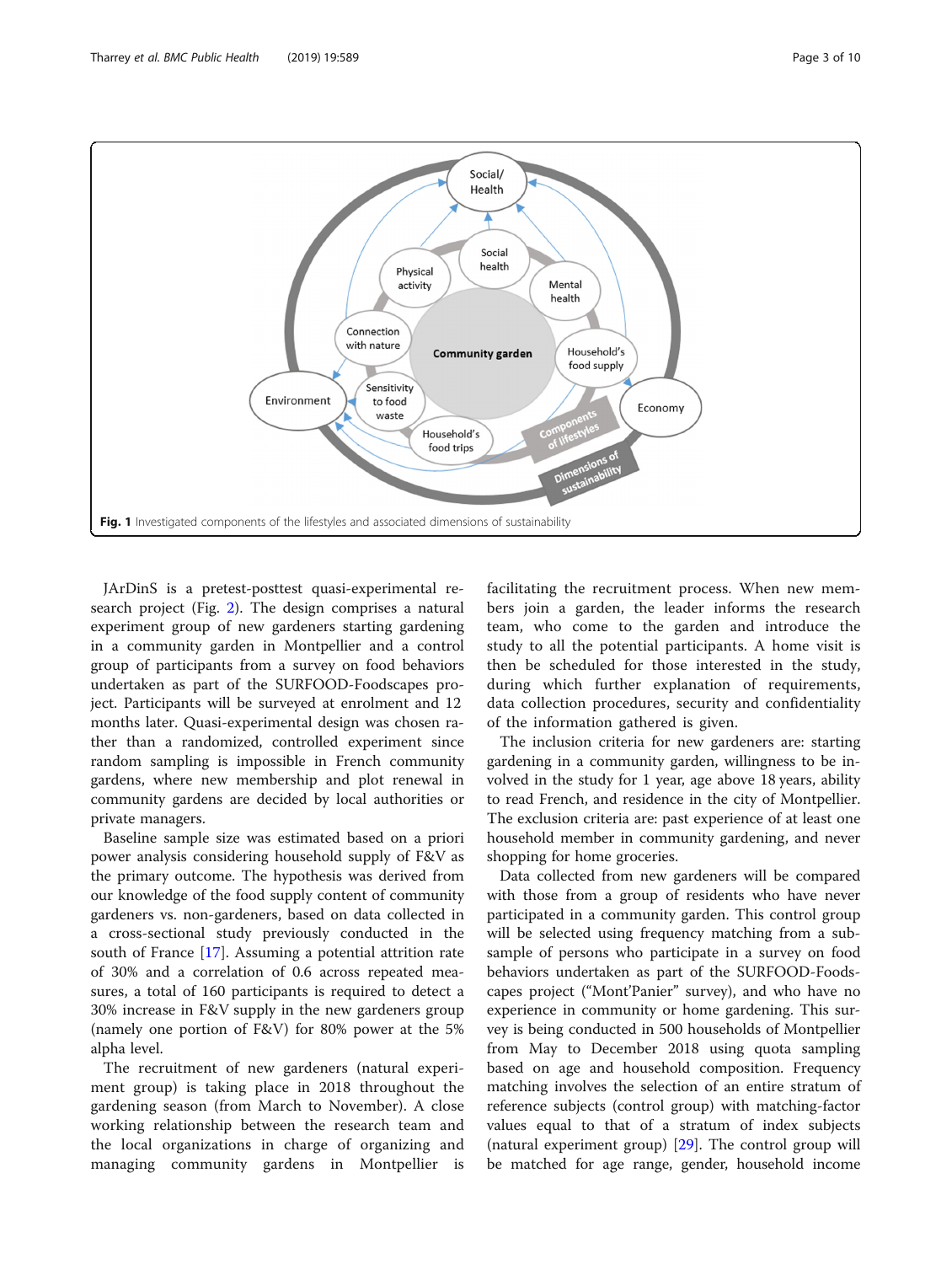<span id="page-3-0"></span>

and household composition, and live as close as possible to the new gardeners.

### Data collection steps

A first home visit will be scheduled to provide participants with data collection materials (a food supply diary, a hip-worn triaxial accelerometer and an online questionnaire), together with instructions on how to use it. A second and third home visit will be set up approximately 10 days later to collect the accelerometer and check that participants are filling out the food supply diary properly, and 1 month later to retrieve the food supply diary. The interviewer will be reachable at all times during data collection to respond to any concerns.

For the control group, the food supply diary will be completed as part of the "Mont'Panier" survey, with the possibility of receiving it in printed form or online. For the accelerometer and the questionnaire, home visits will be scheduled according to the same protocol as for the experiment group.

Data will be collected at baseline  $(t_0)$  and exactly 12 months later  $(t_1)$ . Participants will receive a 15  $\epsilon$  voucher at  $t_0$  and at  $t_1$  for returning all data collection materials duly completed.

#### Lifestyles sustainability assessment

The effect of community garden participation on gardeners' lifestyles sustainability will be investigated by looking at specific components of the lifestyles in its social/health, environment and economic dimensions. All the outcome variables are summarized in Table [1.](#page-4-0)

# Social/Health dimension

Physical, mental and social health behaviors will be assessed by looking at healthiness of food supply, physical activity, mental well-being and social isolation.

Healthiness of food supply To assess household food supply, each participant will be issued with a food supply diary, in which they will be asked to record details of their household food supply and relevant trips over a 1-month period. Step-by-step instructions on how to complete the food supply diary will be given to participants and also specified at the front of the diary. Household food supply includes food purchases, food gifts/ donations, and any crops from the garden. Away-from-home food consumption will not be recorded. For each food purchase, participants will be asked to provide details of date, place of purchase, foods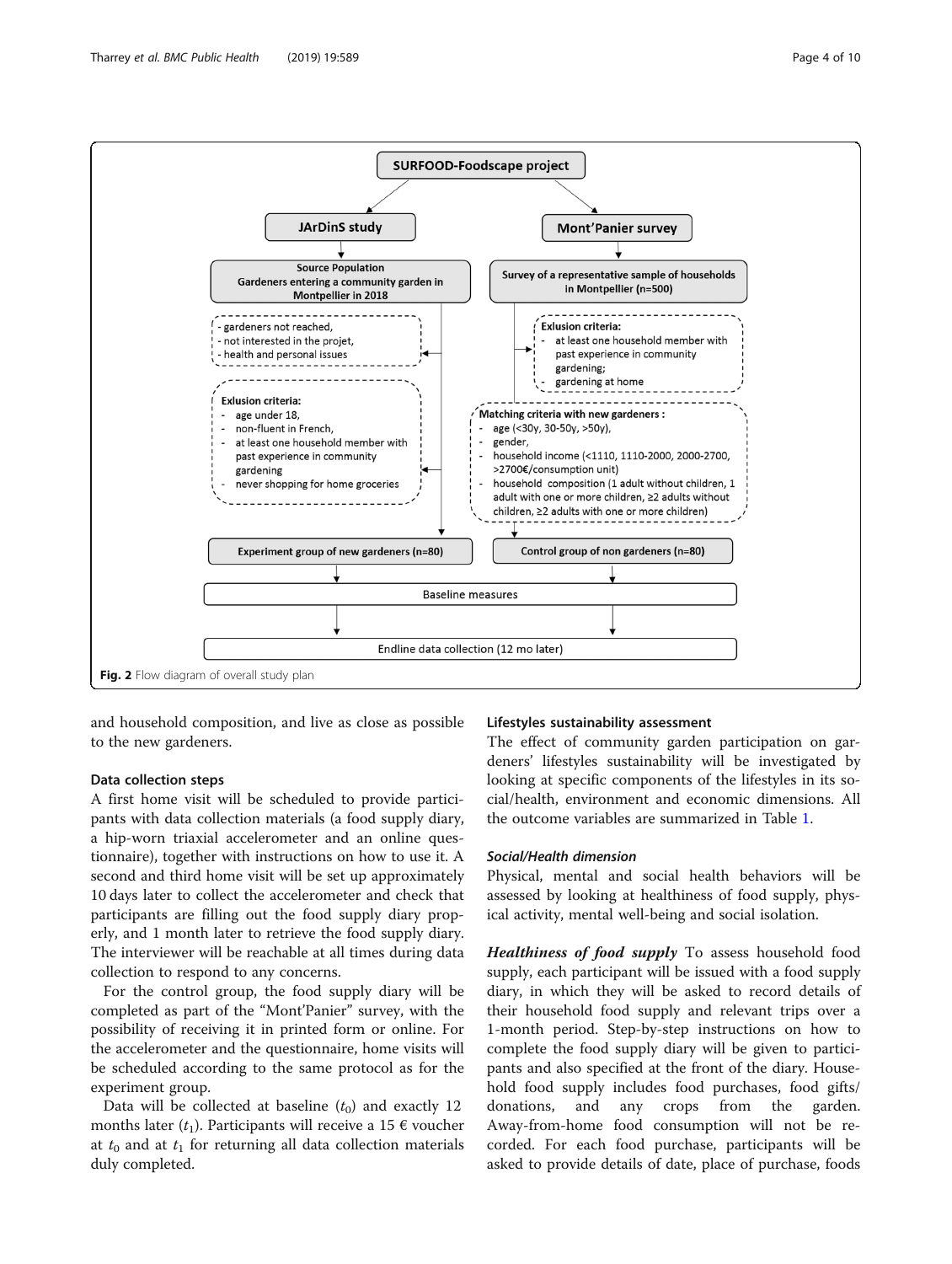#### <span id="page-4-0"></span>Table 1 Outcome variables of the JArDinS study

| Variable                                           | l evel                  | Data collection<br>tools                 | Measurement method                                                                                                                                       |
|----------------------------------------------------|-------------------------|------------------------------------------|----------------------------------------------------------------------------------------------------------------------------------------------------------|
| Main outcome measures : lifestyles sustainability  |                         |                                          |                                                                                                                                                          |
| Health/Social dimension                            |                         |                                          |                                                                                                                                                          |
| Healthiness of<br>household's food supply          | Household               | Food supply<br>diary                     | Share of major food groups, especially F&V in household supply; indicators of<br>nutritional quality: Mean Adequacy Ratio (MAR), Mean Excess Ratio (MER) |
| Physical activity: PAEE and Individual<br>total FF |                         | Triaxial<br>accelerometer<br>(Actigraph) | Automatic activity-recognition (AAR) algorithm with an activity-specific count-<br>based model                                                           |
| Mental health                                      | Individual              | Online<br>questionnaire                  | Warwick-Edinburgh Mental Well-being Scale (WEMWBS): 14 items on a 5-point<br>Likert scale.                                                               |
| Social health                                      | Individual              | Online<br>questionnaire                  | UCLA Loneliness Scale (Version 3): 20 items on a 4-point Likert scale.                                                                                   |
| Environmental dimension                            |                         |                                          |                                                                                                                                                          |
| Environmental impact of<br>household's food supply | Household               | Food supply<br>diary                     | GHGE (in q CO <sub>2</sub> eq), atmospheric acidification (in q SO <sub>2</sub> eq) and marine<br>eutrophication (in q Neq)                              |
| Environmental impact of<br>household's food trip   | Household               | Food supply<br>diary                     | GHGE (in $q$ CO <sub>2</sub> eq) of food trip                                                                                                            |
| Sensitivity to food waste                          | Individual              | Online<br>questionnaire                  | Sensitivity to food waste scale: 8 items on a 7-point Likert scale                                                                                       |
| Connection with nature                             | Individual              | Online<br>questionnaire                  | Nature Relatedness Scale: 21 items on a 5-point Likert scale                                                                                             |
| Economic dimension                                 |                         |                                          |                                                                                                                                                          |
| Cost of food supply                                | Household               | Food supply<br>diary                     | Total food household food expenditure and share of each food group and<br>subgroup                                                                       |
| Other measures:                                    |                         |                                          |                                                                                                                                                          |
| Sociodemographic variables                         | Household<br>Individual | Online<br>questionnaire                  | Composition, income, perceived financial situation age, sex, education,<br>employment of each member                                                     |
| Away-from-home<br>consumption                      | Individual              | Online<br>questionnaire                  | 2 questions evaluating the frequency of away-from-home consumption, and<br>food groups mainly consumed away from home.                                   |
| Experience in gardening                            | Individual              | Online<br>questionnaire                  | 2 questions about previous experience in gardening and perceived competence<br>(ranked as 'beginner' 'intermediate' and 'advanced')                      |

purchased (name, quantity and expense incurred). When grocery and supermarket till receipts are available, participants will be asked to collect them in an envelope at the back of the food supply diary. To facilitate data entry, all family members will be encouraged to help fill out the diary. All food items purchased will be classified into 9 groups and 29 subgroups to see the share of major food groups in the household supply. The nutritional composition of each food item will be determined using the national food composition database and completed by recent market foods and recipes. Two indicators of nutritional quality previously described by Vieux et al. will be used to estimate the nutritional quality of 2000 kcal of food supply: the mean adequacy ratio  $(MAR)$  and the mean excess ratio (MER) [\[30\]](#page-8-0). The MAR is an indicator of good nutritional quality and represents the mean percentage of daily recommended intakes for 20 key nutrients. The MER is an indicator of bad nutritional quality and represents the mean daily percentage of maximum recommended values for three unhealthy

nutrients, namely saturated fatty acids, sodium, and free sugars (defined by the WHO as added sugars plus sugars naturally present in honey, syrups, and fruit juices) [\[31](#page-8-0)].

#### Physical activity

Physical activity (PA) will be measured by triaxial accelerometry using an Actigraph activity monitor (wGT3X-BT or wActiSleep-BT, Actigraph, Pensacola, FL, USA). The Actigraph is a motion sensor that measure acceleration from body movements in three orthogonal planes (anteroposterior, mediolateral, and vertical) [[32\]](#page-8-0). The Actigraph will be set to collect data at a sampling frequency of 30 Hz. Participants will be instructed to wear the Actigraph fitted with an elastic strap on the right side of the hip for 9 consecutive days, except for bathing and performing activities in water. The Actigraph is accompanied by an activity logbook in which participants will be required to record time awake and sleeping daily, and time and duration of any strenuous exercise or device removal. Physical activity energy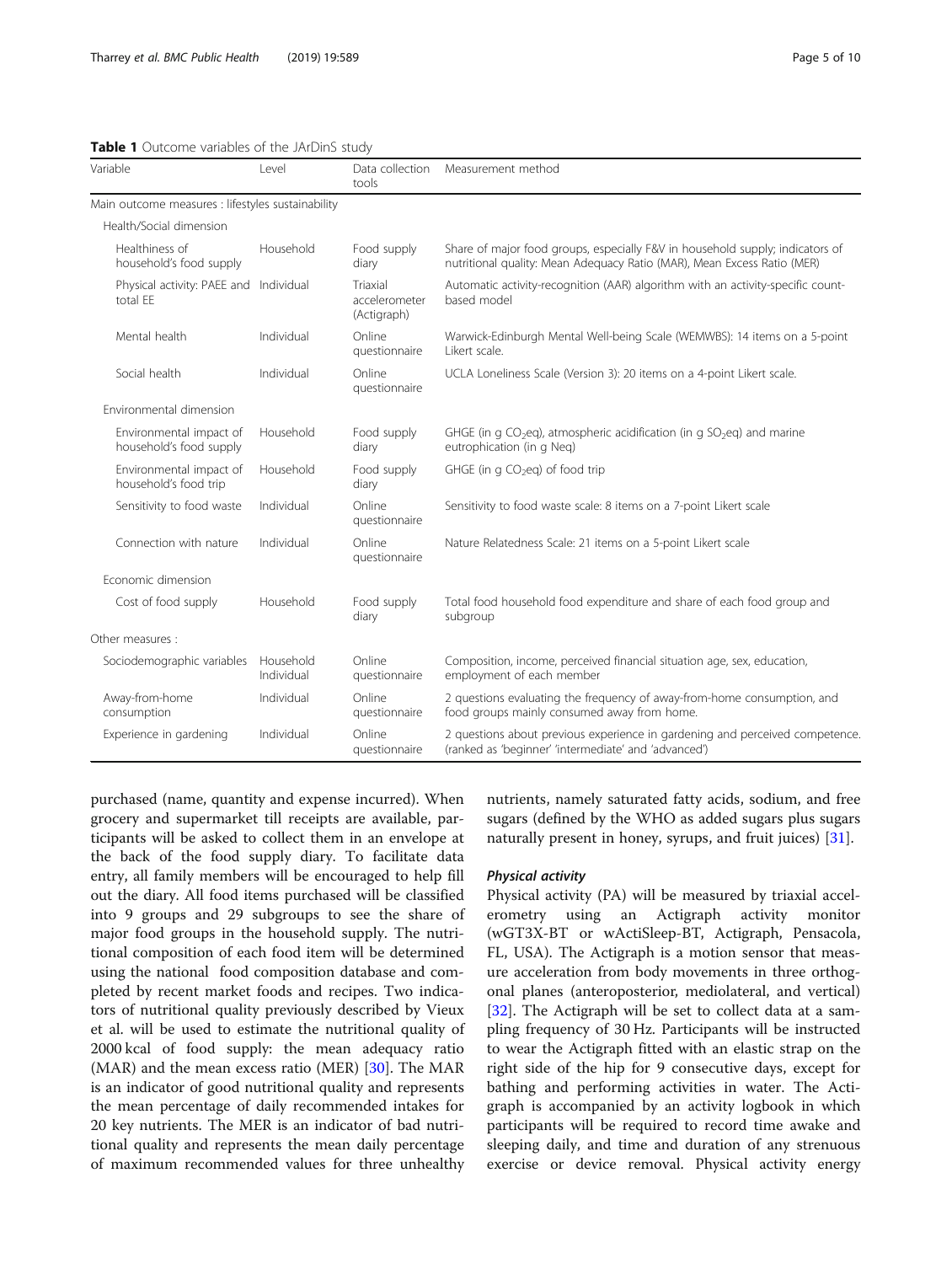expenditure will be estimated directly from raw triaxial accelerometry data using a previously validated model that combines an automatic activity-recognition algorithm with an activity-specific count-based model [\[33](#page-8-0)]. The automatic activity-recognition algorithm relies on four signal features from time and frequency domains to classify 6 s consecutive time spans into six posture/ activity categories: a) lying down, b) slouching, c) sitting, d) standing still, e) moving on foot (sweeping, treading, walking, running, etc.), and  $f$  cycling  $[34]$  $[34]$ . In addition, usual physical activity in four domains (leisure, work, commuting, home) during the past month will also be assessed with an online questionnaire using the physical activity Recent Physical Activity Questionnaire (RPAQ). Online RPAQ has been found to provide a good estimate of moderate-to-vigorous physical activity in ten European countries including France [\[35](#page-8-0)].

Mental health Mental well-being will be assessed using the Warwick-Edinburgh Mental Well-Being Scale (WEMWBS) using an online questionnaire [\[36](#page-8-0)]. WEMWBS rates 14 items on a 5-point Likert scale, in which all items are worded positively and address aspects of positive mental health. Total scores range from 14 to 70, with higher scores indicating a higher level of mental well-being. WEMWBS has been validated in French general populations [\[37](#page-8-0)].

Social health Perceived social isolation or loneliness can impair physical and mental health by influencing psychological processes that alter physiological functioning, reduce sleep quality, and increase morbidity and mortality [\[38\]](#page-8-0). The UCLA Loneliness Scale (UCLA-3) will be used as a common measure of subjective feelings of loneliness and of social isolation [[39](#page-8-0)]. UCLA-3 rates 20 items (11 positive and 9 negative) on a 4-point Likert scale. Total scores range from 20 to 70, with higher scores for stronger feelings of loneliness.

#### Environmental dimension

The environmental dimension of lifestyles will be assessed through the environmental impact of the household's food supply and food trips, and sensitivity to food waste. Connection with the natural environment will also be assessed, since community gardens offer a place of contact with nature and reflection about biodiversity, which in turn could foster environment-friendly practices.

Environmental impact of household's food supplies Greenhouse gas emissions (GHGE, in grams of carbon dioxide equivalents, g  $CO<sub>2</sub>$ eq), atmospheric acidification (in grams of sulphur dioxide equivalents, g  $SO<sub>2</sub>eq$ ) and marine eutrophication (in grams of nitrogen equivalents, g Neq) related to the household's food supply will be computed using estimates from the French 'SUStable' table [[40](#page-8-0)]. This database provides estimates of the three indicators per gram of food for 212 commonly consumed generic foods, based on a hybrid method combining input/ output and LCA approaches, as previously described by Bertoluci et al. [[41](#page-8-0)]. Estimates will be allocated to each food collected in the food supply diary by linking them to the closest food in the 'SUStable' database.

Environmental impact of household food trips For each food purchase recorded in the food diary supply, participants will provide details of the trip made (origin/ where the trip started, destination/where the trip ended, and mode of transport). All locations will be geocoded using QGIS 2.18 to compute the total distance travelled for each food trip. Information collected on the origin/ destination of each trip will describe the overall travel pattern associated with the food trips and tell whether food trips are integrated into multiple-purpose trip. The GHGE related to food trips will then be calculated using the French government's methodology (decree No. 2011–1336 of October 24, 2011) to estimate carbon dioxide emissions (g/km) in the transport sector. Briefly, the distance travelled for food purchase will be computed depending on the mode of transport (walking, cycling, car, motorbike, tram and bus). For multipurpose trips, the distance specifically travelled for food purchase will be estimated as the additional distance travelled to go to the point of food purchase (estimated as the difference between the total distance travelled during the trip and the distance travelled during the same trip without going to the point of food purchase). For each food trip, the distance travelled specifically for food purchase will be multiplied by the energy source consumption of the transport used, and by the corresponding GHGE factor of source consumption. For each household, GHGE related to food trips will be calculated as the sum of all food trips during the period of data collection.

Sensitivity to food waste We will assess how much importance participants attach to waste and how emotionally affected they are by it, using a previously published set of 8 items rated on a 7-point Likert scale [[42](#page-8-0)]. Because the topic of food waste is likely to suffer from a social desirability response bias, a widely used social desirability scale – the Balanced Inventory of Desirable Responding – in its short version was added to the questionnaire [[43](#page-8-0)].

Connection with nature Affective, cognitive, and experiential aspects of individuals' connection to nature will be assessed using the validated Nature Relatedness scale, with 21 items rated on a 5-point Likert scale [\[44](#page-8-0)].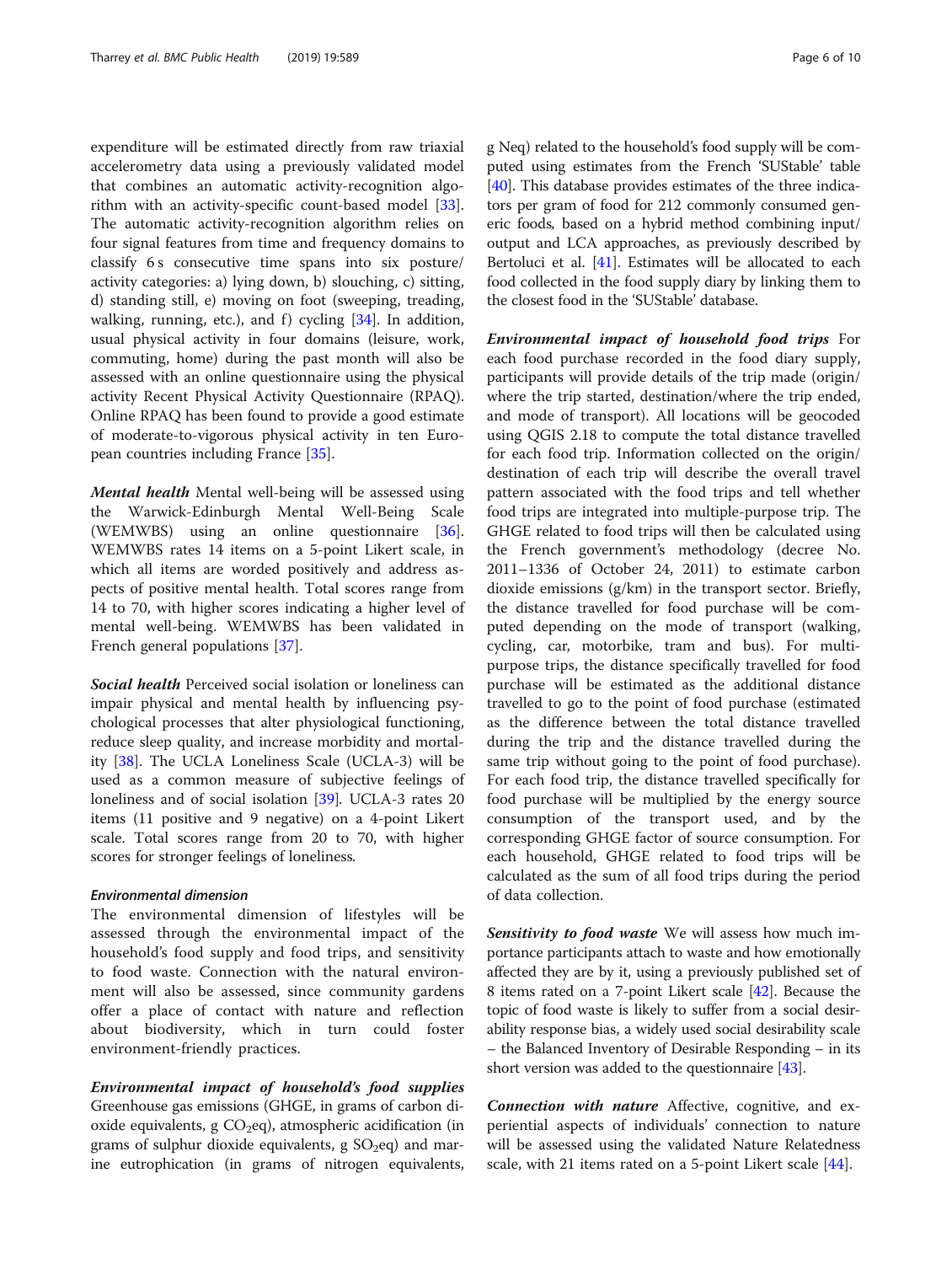# Economic dimension

Monthly household food expenditure and the contribution of each food group and subgroup to total food expenditure will be estimated using food expenses data collected in the food supply diary. We will assess whether a change in the healthiness of food supply influences the level of household food expenditure.

# Other measures

# Socioeconomic and demographic variables

Socioeconomic and demographic characteristics of participants will be assessed by online questionnaire and include household composition, incomes and how they perceive their financial situation, age, gender and education level of each household member.

#### Away-from-home consumption

Away-from-home consumption of each household member will also be estimated, since a high away-from-home food consumption can impair the ability of the food supply to provide an accurate estimation of dietary quality and nutrient intakes [\[45\]](#page-8-0). To this end, participants will be asked by questionnaire how often they generally eat away from home (four categories possible: company restaurant/ canteen, restaurant and catering, fast-food, meal with friends, with six possible answers ("every day", "4–6 times/ wk", "1–3 times/wk", "1–3 times/month", "< 1 time/ month", "never or rarely"). Household members will be also asked whether they tend to consume F&V, meat, fish and dairy products mostly at home, away-from-home, both in and outside the home, or never.

### Gardening experience

Gardening experience prior to the project will be assessed by an online questionnaire asking participants about their experiences and perceived competence in gardening.

#### Planned statistical analysis

Summary statistics (mean, median, standard deviation and frequency distribution) will be generated for baseline characteristics. Baseline characteristics will be compared between the experiment and control groups using one-way ANOVA or a Kruskal-Wallis test for continuous variables, and chi-square or Fisher's exact tests, for categorical variables. The magnitude of change within and between groups between  $t_0$  and  $t_1$ will be calculated.

Data will be analysed to address the research questions, applying appropriate linear mixed models. Differences within and between groups in the outcome parameters will be analysed. Time, group and their interaction will be defined as fixed factors. Subject and group will be included as random factors. If imbalances occur between groups, the baseline values will be treated as covariates.

All analyses will be performed with the SAS statistical software package Ver. 9.4 for Windows (SAS Institute, Cary, NC, USA), with statistical significance at  $p < 0.05$ .

# **Discussion**

There is growing interest in urban gardens as a way to address environmental and health issues of urbanization [[8](#page-8-0)]. The JArDinS study will lend insight into the effectiveness of community gardens as a tool for promoting sustainable health strategies in a European context. In the field of public health, strategies that promote a sustainable lifestyles are needed to respond to current and future problems and challenges. We will therefore go beyond the health components of the lifestyles and add environmental and economic considerations. For the health dimension, we argue that after 1 year, the experience of the community garden should lead to a heathier food supply, increased physical activity and a feeling of more mental well-being and less social isolation. For the environmental dimension, we will examine to what extent the environmental awareness generated by the experience of the community garden can foster a closer connection with nature, more sustainable food supply strategies and greater sensitivity to food waste. For the economic dimension, we will determine whether the improvement in the healthiness of food supply impacts the level of household food expenditure after 1 year of community gardening. The components of the lifestyles will be compared with one another to help gain an overall understanding of the lifestyles. In particular, the compatibility between the three dimensions of sustainability will be explored for the food supply by looking at the relationships between nutritional quality indicators, cost and the environmental impact of household food supply, together with the carbon impact of trips made for food purchases.

A major strength of this study is its longitudinal design with the use of pretest and posttest assignment and a control group that will explore the causality inference. Another strength is the objective measurement of food supply practices and physical activity using the food supply diary and the Actigraph. Compared to self-report methods, objective measurement tools are insensitive to recall and response bias and so provide more relevant and reliable information [\[46](#page-8-0)–[49\]](#page-8-0). In earlier literature, the relation between gardening and nutrition was mostly assessed through declared F&V intake [\[10](#page-8-0)–[13](#page-8-0)]. At the interface between food environment and food consumption, food supply has the advantage of providing unique in-depth information on food sources and food items along with accurate up-to-date information on expenditures and quantities purchased [\[50](#page-8-0), [51](#page-8-0)]. Similarly, accelerometers have gained considerable popularity in recent years as an accurate tool to measure energy expenditure and estimate physical activity. Accelerometers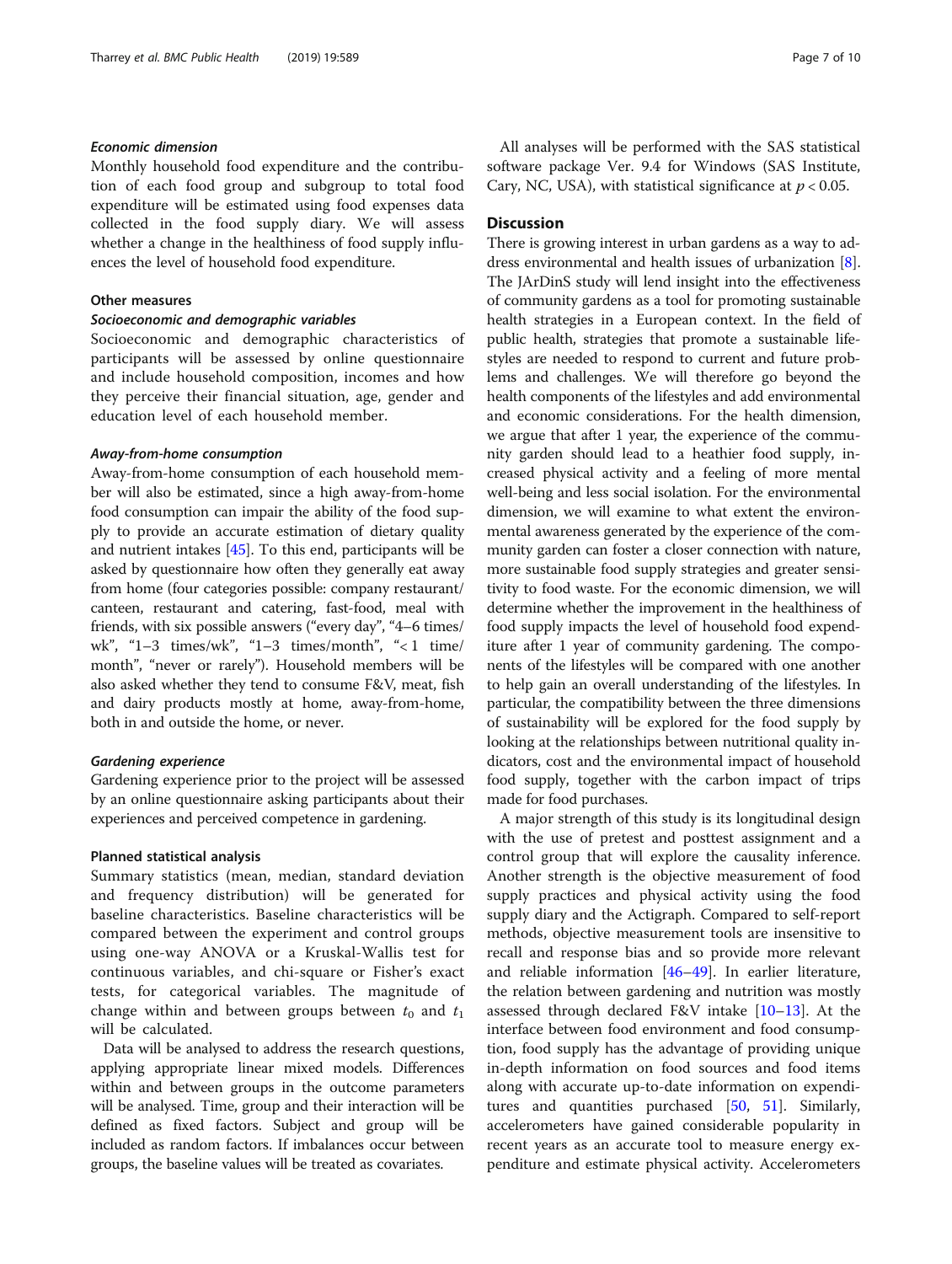<span id="page-7-0"></span>are convenient and non-invasive and can be used relatively easily in free-living conditions to capture large amounts of data over several days [[49](#page-8-0)]. Besides, the automatic activity-recognition model used in the study to derive information on physical activity from raw triaxial accelerometry data was found to improve physical activity energy expenditure and total energy expenditure predictions from a hip-worn triaxial-accelerometer in free-living conditions, compared with traditional count -based prediction approaches [[33\]](#page-8-0).

The study has some limitations. First, although several well-known confounders will be measured in the study and controlled in the analyses, the use of a natural experiment makes it difficult to control all extraneous variables, and so unknown and unmeasured extraneous variables may affect the results, threatening validity. Second, the natural experiment and control groups might differ in some pre-study characteristics because participants are not assigned randomly to the two groups, which is liable to bias the estimates of the experiment. Non-random design can threaten the internal validity of the study, which is critical for determining a causal relationship [[25](#page-8-0)]. To ensure similarity between groups, the members of the control group will be selected using pairwise matching on sociodemographic characteristics known to be associated with the outcomes of interest. Third, we will collect frequency and type of foods consumed away from home, but this information lacks precision regarding the quantity consumed and the price paid for food out of home. Nonetheless, studies have shown that nutrients derived from foods purchased at supermarkets provide a good estimate of dietary intake [\[51](#page-8-0)– [53](#page-8-0)]. In addition, in France, most meals are still consumed at home [[54](#page-9-0)] and so we expect food supply to be a good proxy of food intake. Fourth, the economic dimension of sustainability will be assessed only by the cost of the diet: other aspects such as ethical consideration (e.g., economic fairness including fair remuneration for producers) [[55](#page-9-0)] will not be investigated.

Public policies are now emerging in France to promote good health and sustainable development of cities. For instance, community gardening undertaken jointly with other food initiatives (at local and national levels) such as Community Supported Agriculture, or projects at canteens could favour access for all to healthy, good quality local products and thus contribute to more sustainable food systems. The JAr-DinS study based on a natural experiment will yield findings to guide public and private policies for the organization, physical planning and assignment of urban areas. If the study finds evidence for potential benefits of community gardens to attract individuals to more sustainable lifestyles, then access to a community garden, as way to help promote health and wellness, needs to be facilitated.

#### Abbreviations

F&V: Fruit and vegetables; GHGE: Greenhouse gas emissions; MAR: Mean adequacy ratio; MER: Mean excess ratio; PA: Physical activity; RPAQ: Recent physical activity questionnaire RPAQ; WEMWBS: Warwick-Edinburgh Mental Well-Being Scale; WHO: World Health Organization; wk.: Week

#### Acknowledgements

We thank the team of the Surfood-Foodscape project for their comments and suggestions. We also would like to thank Chantal Simon for assisting in the use of the Actigraph activity monitor.

#### Funding

This research was part of the Surfood-Foodscape project. This work/project was publicly funded through ANR (the French National Research Agency) under the "Investissements d'avenir" programme with the reference ANR-10- LABX-001-01 Labex Agro and coordinated by Agropolis Foundation. This work was also supported by the Olga Triballat Institute. The funders have no role in the design of the study and collection, analysis, and interpretation of data and in writing the manuscript.

#### Availability of data and materials

The datasets generated and/or analysed during the current study are not publicly available because no datasets were used and/or analysed during the current study.

#### Authors' contributions

ND supervised the study. ND, PS, CM, MP and MT designed the JArDinS study. MT and MP were in charge of the investigation and collected data. MT wrote the first draft of the manuscript. ND, PS, CM, MP and MT proposed critical comments and approved the manuscript for publication.

#### Ethics approval and consent to participate

All subjects received an information letter describing the purpose and the procedures of this study, as well as participant's right and data confidentiality before they participated in the study. A verbal consent was given by each participants, following recommendation of the Research Ethics Committee. The study was conducted in accordance with the Declaration of Helsinki, and the protocol was approved by the Ethics Committee of the French Institute for Health and Medical Research and the Commission Nationale Informatique et Libertés (IRB00003888). The JArDinS study was registered at clinicaltrials.gov as NCT03694782.

#### Consent for publication

Not applicable.

#### Competing interests

The authors declare that they have no competing interests.

#### Publisher's Note

Springer Nature remains neutral with regard to jurisdictional claims in published maps and institutional affiliations.

#### Author details

<sup>1</sup>MOISA, Univ Montpellier, CIRAD, CIHEAM-IAMM, INRA, Montpellier SupAgro Montpellier, France. <sup>2</sup>INNOVATION, Univ Montpellier, CIRAD, CIHEAM-IAMM INRA, Montpellier SupAgro, Montpellier, France.

# Received: 16 November 2018 Accepted: 15 April 2019 Published online: 17 May 2019

#### References

- 1. Nabielek K, Hamers D, Evers D. Cities in Europe facts and figures on cities and urban area; 2016.
- 2. Moore M, Gould P, Keary BS. Global urbanization and impact on health. Int J Hyg Environ Health. 2003;206:269–78.
- 3. Pretty J, Barton J, Colbeck I, Hine R, Mourato S, Mackerron G. Health Values from Ecosystems. In: Human Well-being | Chapter 23; 2011.
- 4. Hartig T, Mitchell R, de Vries S, Frumkin H. Nature and health. Annu Rev Public Health. 2014;35:207–28.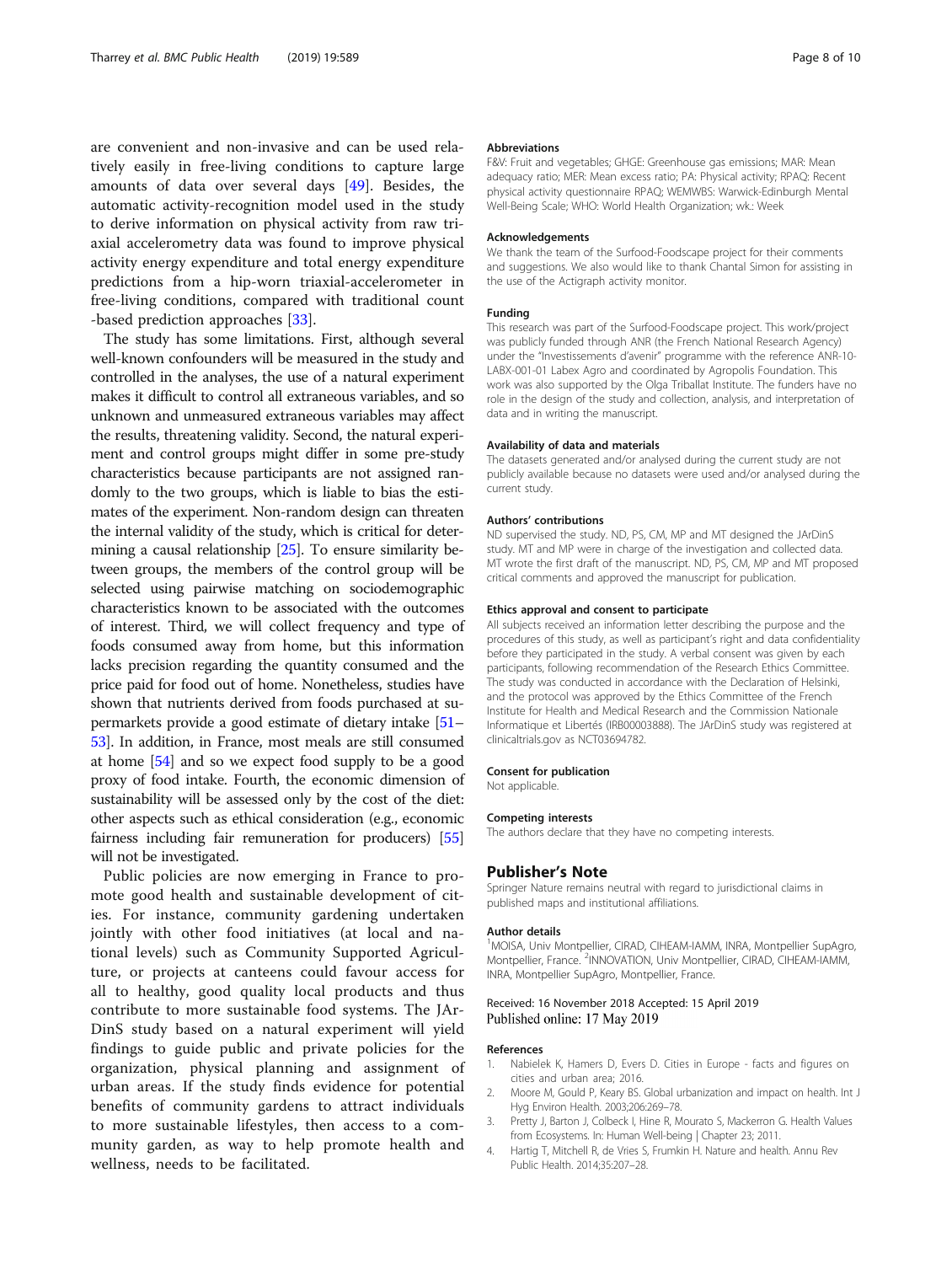- <span id="page-8-0"></span>5. Tzoulas K, Korpela K, Venn S, Yli-Pelkonen V, Kaźmierczak A, Niemela J, James P. Promoting ecosystem and human health in urban areas using green infrastructure: a literature review. Landsc Urban Plan. 2007;81:167–78.
- James P, Tzoulas K, Adams MD, Barber A, Box J, Breuste J, Elmqvist T, Frith M, Gordon C, Greening KL, Handley J, Haworth S, Kazmierczak AE, Johnston M, Korpela K, Moretti M, Niemelä J, Pauleit S, Roe MH, Sadler JP, Ward Thompson C. Towards an integrated understanding of green space in the European built environment. Urban For Urban Green. 2009;8:65–75.
- 7. Lang T, Rayner G. Ecological public health: the 21st century's big idea? An essay by Tim Lang and Geof Rayner. BMJ. 2012;345:e5466.
- 8. Schram-Bijkerk D, Otte P, Dirven L, Breure AM. Indicators to support healthy urban gardening in urban management. Sci Total Environ. 2018;621:863–71.
- 9. HLPE Nutrition and food systems. A report by the High Level Panel of Experts on Food Security and Nutrition of the Committee on World Food Security; Rome; 2017.
- 10. Alaimo K, Packnett E, Miles RA, Kruger DJ. Fruit and vegetable intake among urban community gardeners. J Nutr Educ Behav. 2008;40:94–101.
- 11. Litt JS, Soobader M-J, Turbin MS, Hale JW, Buchenau M, Marshall JA. The influence of social involvement, neighborhood aesthetics, and community garden participation on fruit and vegetable consumption. Am J Public Health. 2011;101:1466.
- 12. Barnidge EK, Hipp PR, Estlund A, Duggan K, Barnhart KJ, Brownson RC. Association between community garden participation and fruit and vegetable consumption in rural Missouri. Int J Behav Nutr Phys Act. 2013;10:128.
- 13. Litt JS, Schmiege SJ, Hale JW, Buchenau M, Sancar F, Exploring ecological, emotional and social levers of self-rated health for urban gardeners and non-gardeners: a path analysis. Soc Sci Med. 2015;144:1–8.
- 14. Dobson A. Citizenship and the environment. Oxford: Oxford University Press; 2003.
- 15. Seyfang G. Ecological citizenship and sustainable consumption: examining local organic food networks. J Rural Stud. 2006;22:383–95.
- 16. Asvatourian V, Craig T, Horgan GW, Kyle J, Macdiarmid JI. Relationship between pro-environmental attitudes and behaviour and dietary intake patterns. Sustain Prod Consum. 2018;16:216–26.
- 17. Martin P, Consalès J-N, Scheromm P, Marchand P, Ghestem F, Darmon N. Community gardening in poor neighborhoods in France: a way to re-think food practices? Appetite. 2017;116:589–98.
- 18. Draper C, Freedman D. Review and analysis of the benefits, purposes, and motivations associated with community gardening in the United States. J Community Pract. 2010;18:458–92.
- 19. McCormack LA, Laska MN, Larson NI, Story M. Review of the nutritional implications of farmers' markets and community gardens: a call for evaluation and research efforts. J Am Diet Assoc. 2010;110:399–408.
- 20. Guitart D, Pickering C, Byrne J. Past results and future directions in urban community gardens research. Urban For Urban Green. 2012;11:364–73.
- 21. Genter C, Roberts A, Richardson J, Sheaff M. The contribution of allotment gardening to health and wellbeing: a systematic review of the literature. Br J Occup Ther. 2015;78:593–605.
- 22. Egli V, Oliver M, Tautolo E-S. The development of a model of community garden benefits to wellbeing. Prev Med Rep. 2016;3:348–52.
- 23. Alaimo K, Beavers AW, Crawford C, Snyder EH, Litt JS. Amplifying health through community gardens: a framework for advancing multicomponent, behaviorally based neighborhood interventions. Curr Environ Health Rep. 2016;3:302–12.
- 24. Al-Delaimy WK, Webb M. Community gardens as environmental health interventions: benefits versus potential risks. Curr Environ Health Rep. 2017;4:252–65.
- 25. Shadish WR, Cook TD, Campbell DT. Experimental and quasi-experimental designs for generalized causal inference: Wadsworth Cengage Learning; 2002.
- 26. Frohlich KL, Corin E, Potvin L. A theoretical proposal for the relationship between context and disease. Sociol Health Illn. 2001;23:776–97.
- 27. World Health Organization Preamble to the Constitution of the World Health Organization as adopted by the International Health Conference, New York, 19-22 June, 1946; 1948.
- 28. Brundtland GH. Report of the world commission on environment and development: our common future. p. 1897.
- 29. Rothman KJ, Greenland S. Modern epidemiology. 2nd ed. Philadelphia: Lippincott-Raven; 1998.
- 30. Vieux F, Soler L-G, Touazi D, Darmon N. High nutritional quality is not associated with low greenhouse gas emissions in self-selected diets of French adults. Am J Clin Nutr. 2013;97:569–83.
- 31. Joint WHO/FAO Expert Consultation Diet, nutrition, and the prevention of chronic diseases; World Heal.; 2003.
- 32. Chen KY, Bassett DR. The technology of accelerometry-based activity monitors: current and future. Med Sci Sports Exerc. 2005;37:S490–500.
- 33. Garnotel, M.; Bastian, T.; Romero-Ugalde, H.-M.; Maire, A.; Dugas, J.; Zahariev, A.; Doron, M.; Jallon, P.; Charpentier, G.; Franc, S.; Blanc, S.; Bonnet, S.; Simon, C. Prior automatic posture and activity identification improves physical activity energy expenditure prediction from hip-worn triaxial Accelerometry. J Appl Physiol 2017, japplphysiol00556.2017.
- 34. Bastian T, Maire A, Dugas J, Ataya A, Villars C, Gris F, Perrin E, Caritu Y, Doron M, Blanc S, Jallon P, Simon C. Automatic identification of physical activity types and sedentary behaviors from triaxial accelerometer: laboratory-based calibrations are not enough. J Appl Physiol. 2015;118:716–22.
- 35. Golubic R, May AM, Benjaminsen Borch K, Overvad K, Charles M-A, Diaz MJT, Amiano P, Palli D, Valanou E, Vigl M, Franks PW, Wareham N, Ekelund U, Brage S. Validity of electronically administered recent physical activity questionnaire (RPAQ) in ten European countries. PLoS One. 2014;9:e92829.
- Tennant R, Hiller L, Fishwick R, Platt S, Joseph S, Weich S, Parkinson J, Secker J, Stewart-Brown S. The Warwick-Edinburgh mental well-being scale (WEMWBS): development and UK validation. Health Qual Life Outcomes. 2007;5:63.
- 37. Trousselard M, Steiler D, Dutheil F, Claverie D, Canini F, Fenouillet F, Naughton G, Stewart-Brown S, Franck N. Validation of the Warwick-Edinburgh mental well-being scale (WEMWBS) in French psychiatric and general populations. Psychiatry Res. 2016;245:282–90.
- 38. Hawkley LC, Cacioppo JT. Loneliness matters: a theoretical and empirical review of consequences and mechanisms. Ann Behav Med. 2010;40:218–27.
- 39. Russell DW. UCLA loneliness scale (version 3): reliability, validity, and factor structure. J Pers Assess. 1996;66:20–40.
- 40. Gazan R, Barré T, Perignon M, Maillot M, Darmon N, Vieux F. A methodology to compile food metrics related to diet sustainability into a single food database: application to the French case. Food Chem. 2018;238:125–33.
- 41. Bertoluci G, Masset G, Gomy C, Mottet J, Darmon N. How to build a standardized country-specific environmental food database for nutritional epidemiology studies. PLoS One. 2016;11:e0150617.
- 42. Le Borgne G, Sirieix L, Costa S. Perceived probability of food waste: influence on consumer attitudes towards and choice of sales promotions. J Retail Consum Serv. 2018;42:11–21.
- 43. Hart CM, Ritchie TD, Hepper EG, Gebauer JE. The balanced inventory of desirable responding short form (BIDR-16). SAGE Open. 2015;5: 215824401562111.
- 44. Nisbet EK, Zelenski JM, Murphy SA. The nature relatedness scale. Environ Behav. 2009;41:715–40.
- 45. Appelhans BM, French SA, Tangney CC, Powell LM, Wang Y. To what extent do food purchases reflect shoppers' diet quality and nutrient intake? Int J Behav Nutr Phys Act. 2017;14:46.
- 46. Prince SA, Adamo KB, Hamel M, Hardt J, Connor Gorber S, Tremblay M. A comparison of direct versus self-report measures for assessing physical activity in adults: a systematic review. Int J Behav Nutr Phys Act. 2008;5:56.
- 47. Sylvia LG, Bernstein EE, Hubbard JL, Keating L, Anderson EJ. Practical guide to measuring physical activity. J Acad Nutr Diet. 2014;114:199–208.
- 48. Dowd KP, Szeklicki R, Minetto MA, Murphy MH, Polito A, Ghigo E, van der Ploeg H, Ekelund U, Maciaszek J, Stemplewski R, Tomczak M, Donnelly AE. A systematic literature review of reviews on techniques for physical activity measurement in adults: a DEDIPAC study. Int J Behav Nutr Phys Act. 2018;15:15.
- 49. Hills AP, Mokhtar N, Byrne NM. Assessment of physical activity and energy expenditure: an overview of objective measures. Front Nutr. 2014;1:5.
- 50. French SA, Shimotsu ST, Wall M, Gerlach AF. Capturing the Spectrum of household food and beverage purchasing behavior: a review. J Am Diet Assoc. 2008;108:2051–8.
- 51. Ransley JK, Donnelly JK, Khara TN, Botham H, Arnot H, Greenwood DC, Cade JE. The use of supermarket till receipts to determine the fat and energy intake in a UK population. Public Health Nutr. 2001;4:1279–86.
- 52. Ransley JK, Donnelly JK, Botham H, Khara TN, Greenwood DC, Cade JE. Use of supermarket receipts to estimate energy and fat content of food purchased by lean and overweight families. Appetite. 2003;41:141–8.
- 53. Eyles H, Jiang Y, Ni Mhurchu C. Use of household supermarket sales data to estimate nutrient intakes: a comparison with repeat 24-hour dietary recalls. J Am Diet Assoc. 2010;110:106–10.